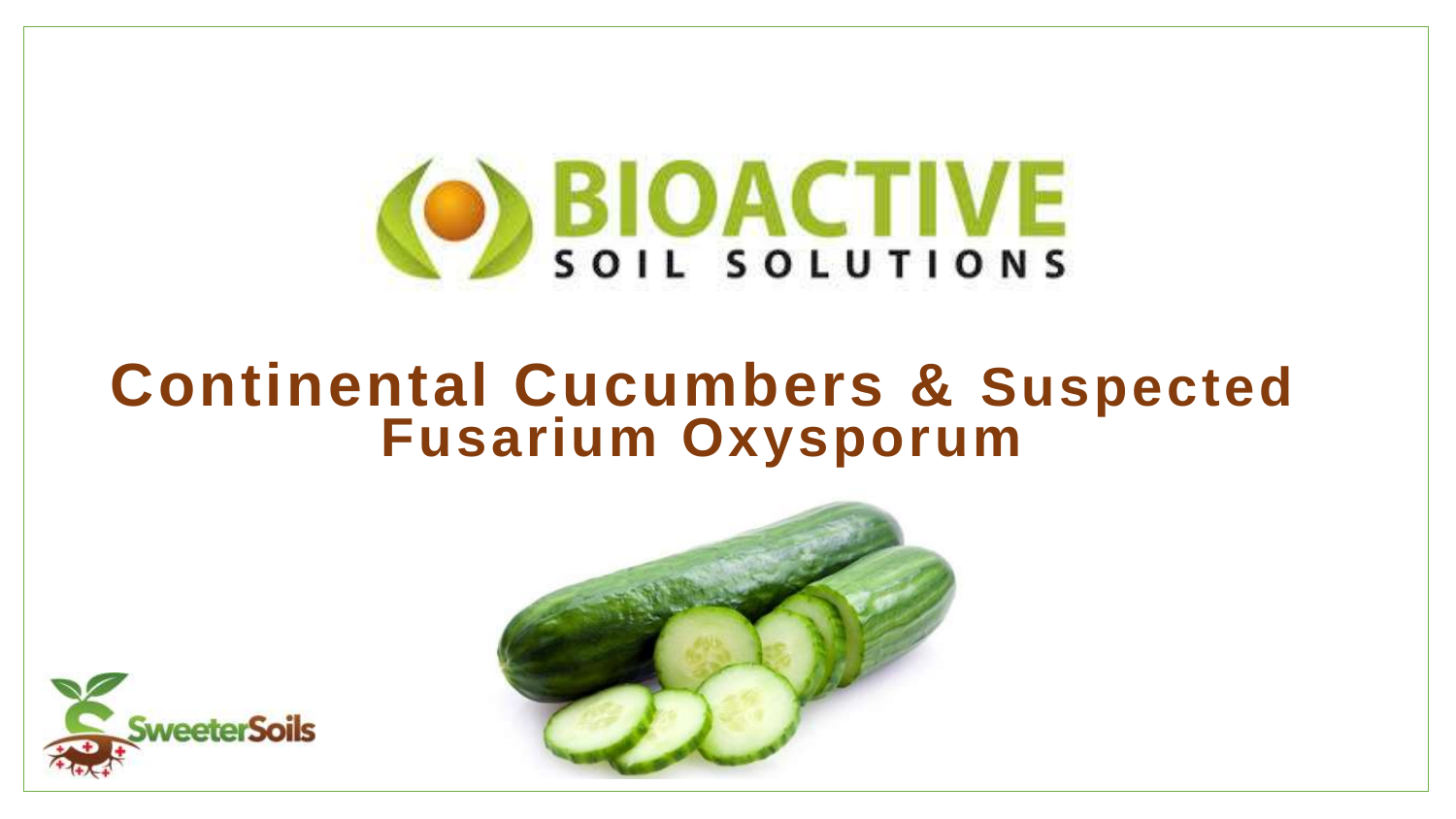#### **Disease Background**

Fusarium Oxysporum (F.O.C.) has a devasting affect as a fungal disease in many plant species. The first symptoms is normally wilting leaves at the bottom of the plant and the usual entry point for the pathogen is through the root tips of the plant. As F.O.C travels through the plants xylem (and or xylem and sometimes phloem) it interferes with the water conducting vessels. This then progresses through out the plant, spreading the infection, leading to the eventual complete death of the plant.

F.O.C is enduring in its nature and once the growing area is infected, from irrigation water, soil or host associated and transported it is very difficult to control and may lay in dormancy over many years awaiting re activation.





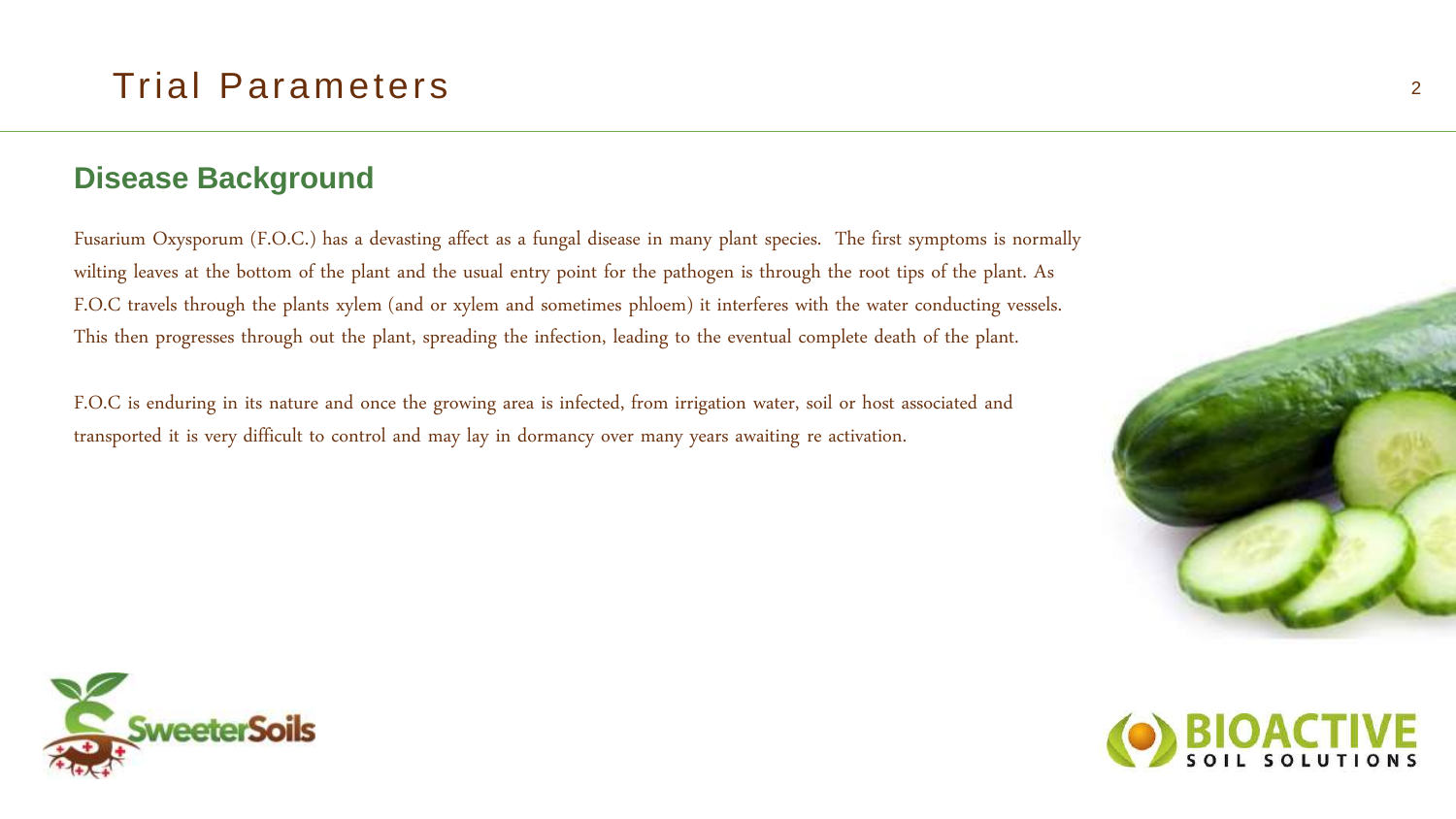### **Trial Objective**

The objective of this trial was to ascertain whether using Bioptiv Bactivate granule and Bactivate liquid products could impact the severity or occurrence of F.O.C. in the growing of continental cucumbers grown hydroponically in coir substrate. The objective was to inoculate the substrate with Bactivate products in the attempt to increase the plants defense response systems and immune response to F.O.C.

#### **Trial Location**

- The trial was conducted at a commercial cucumber farm located in SE Qld.
- Trial was initiated on 23rd January 2019 and completed on 3rd April 2019.
- The cucumbers grown in hydroponic coir grow bags on suspended trellis in greenhouse.
- Plastic housing greenhouses with high wall and ventilation in each end.
- Block consists of 8 arches with rows of 47 metres
- Irrigation through arrow emitters on a climate controlled automatic system.
- UV sterilization of the water supply is in place





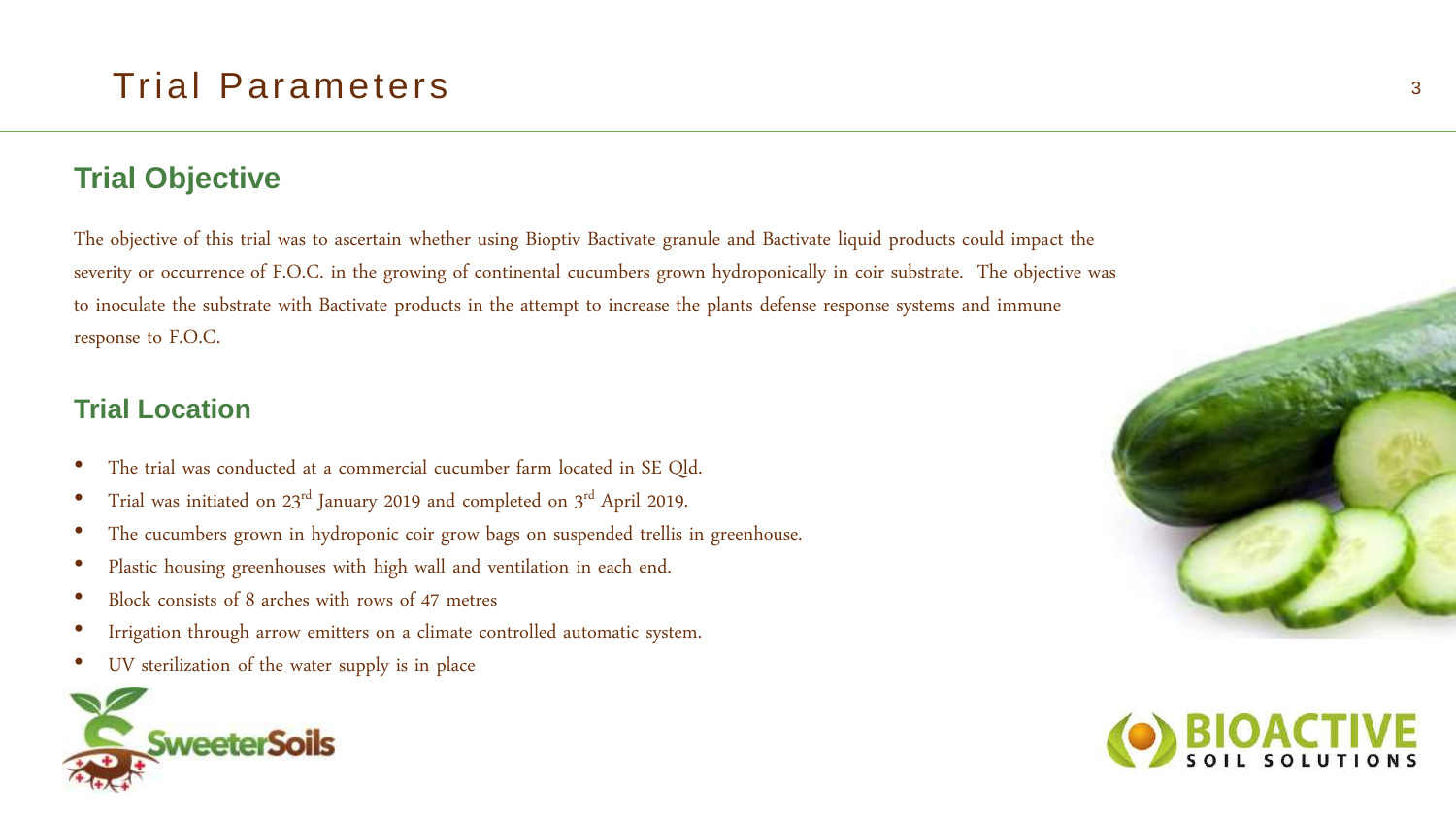### **Trial Area**

• 8000 Tribunal Continental Cucumber plants in total were utilised for this trial in 4 blocks of trial areas. Each trial area consists of 2000 plants.



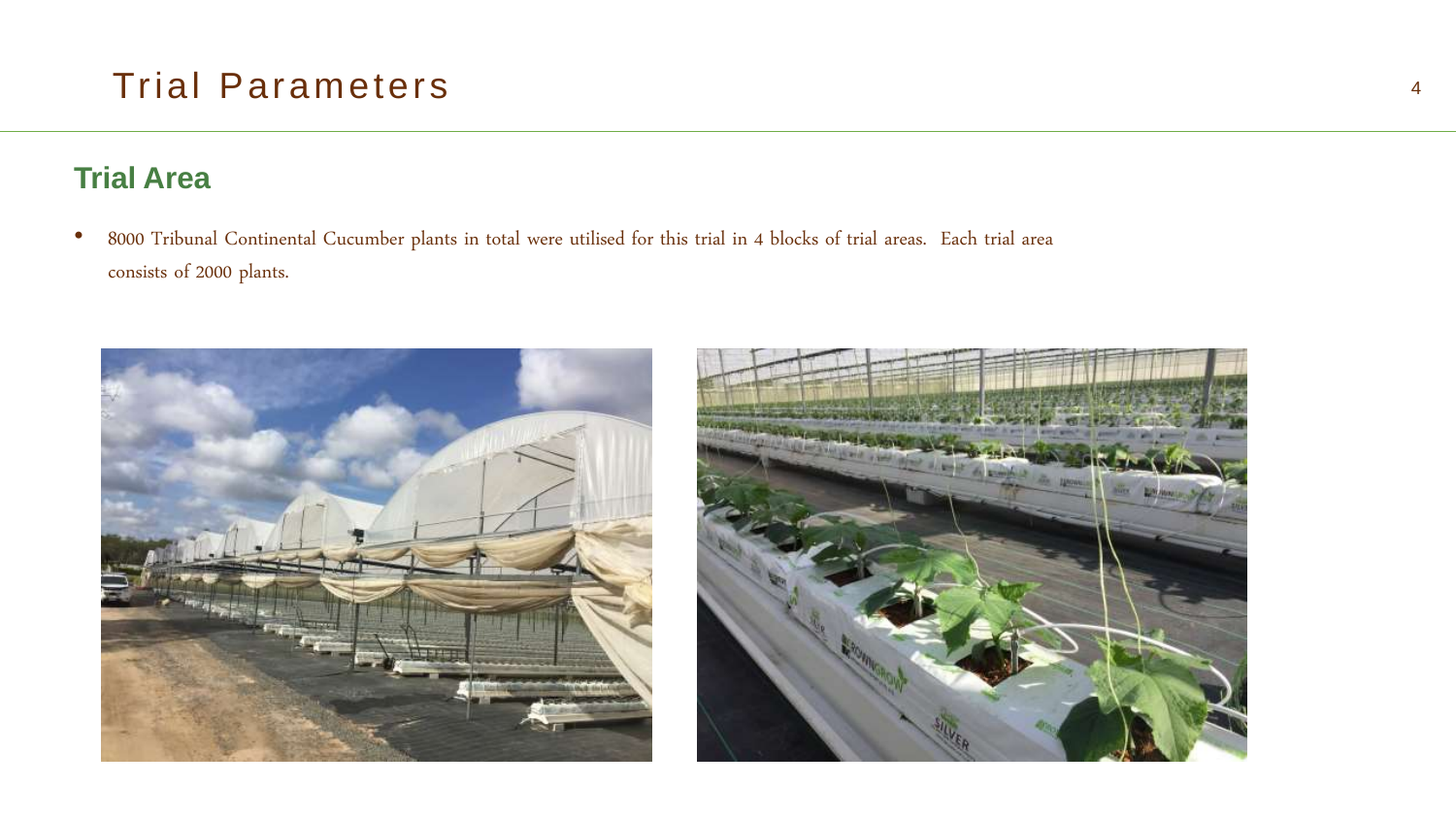### **Trial Legend**

The trial areas were divided into sections with 2000 plants per trial area

- TGF treated with Bactivate granule (5 bacillus)
- CTL 1 control not treated area 1
- $TLF treated with Bactivate Plus Liquid (5 bacillus)$
- CTL 2 control not treated area 2.

### **Testing Parameters**

- 11 plant death counts were done throughout trial time frame from  $23<sup>rd</sup>$  January to  $3<sup>rd</sup>$  April 2019
- Leaf test completed comparison from 3 sites taken on 27th February 2019
- All testing completed by independent Australian laboratories. ASPAC approved.





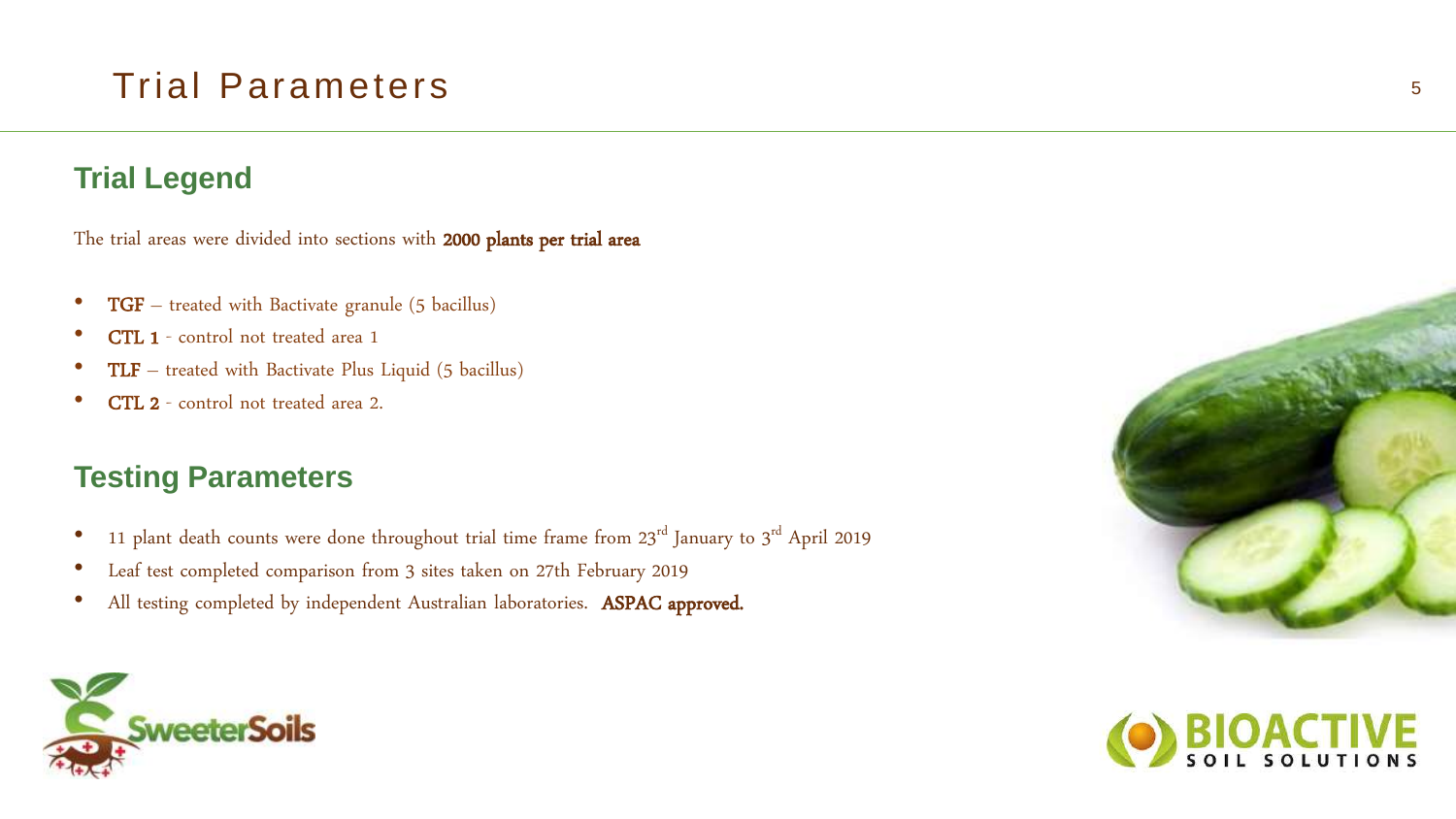#### **Trial Pre-Treatments**

The following was carried out prior to Bactivate biological product applications.

- All plants are dipped in seaweed solution Seasol 750ml to 200 litre of water and included Previcur (active Propamocarb 600 g/L) 150ml .
- Grow bags are pre wet and calcium nitrate is injected through the system at the initial instance.
- All biological application of products took place after the above and at the 3 days planted stage of the seedlings.
- The normal fertiliser regime was kept in place and equal across all trial areas.





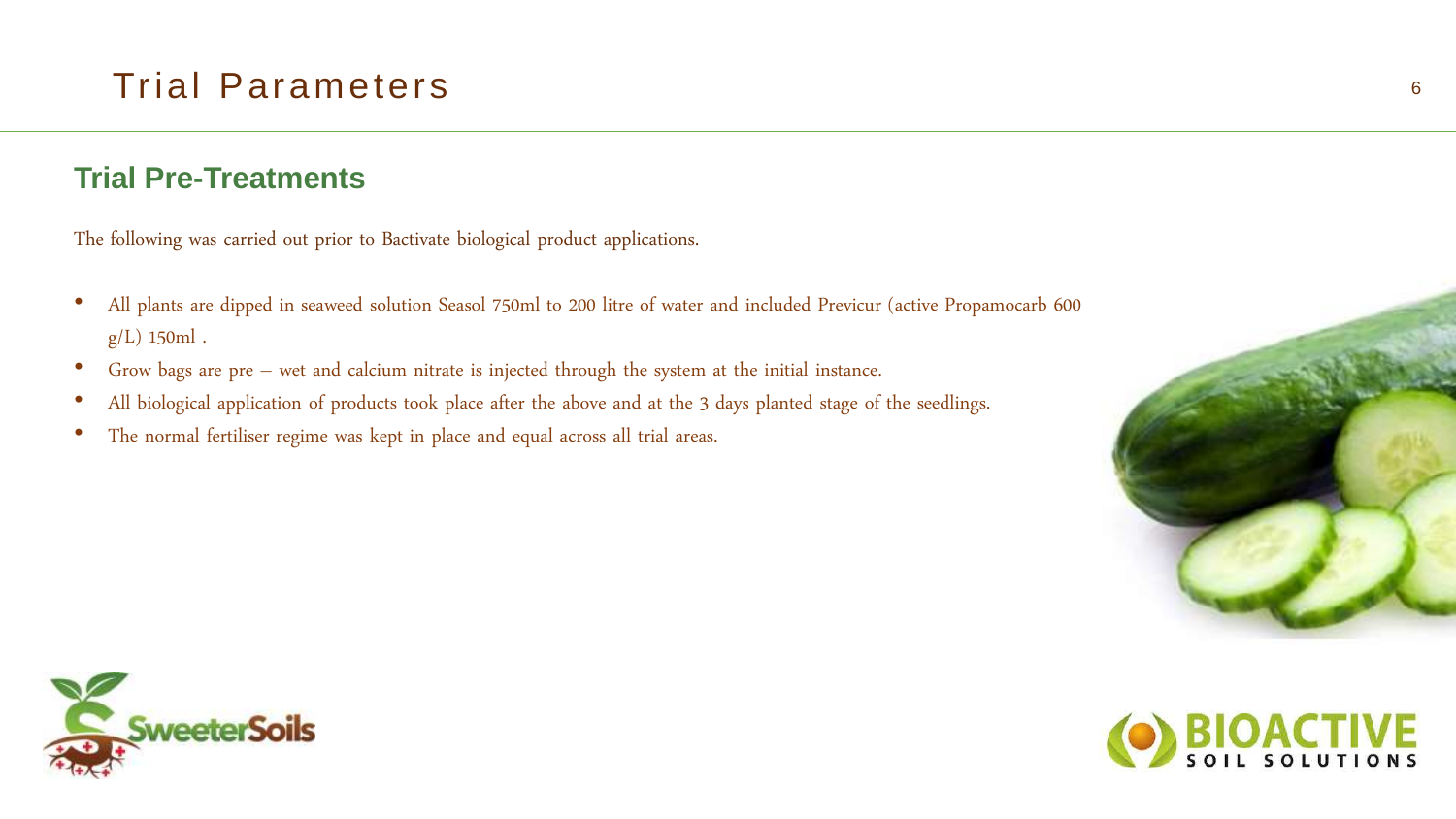### **First Application – 23rd January 2019**

#### TGF - treated Bactivate granule

- 3 grams per plant on top coir in the bag.
- Bactivate Bioboost + liquid at 200ml and Bactivate Seaweed at 100ml to 30 litres water.
- Applied by back pack spray with nozzle removed from lance.

#### CTL 1 - control not treated

Plants not treated.

#### TLF – treated liquid biology

- Bactivate Plus Liquid at 100ml, Bactivate Bioboost + liquid at 200ml and Bactivate Seaweed at 100ml to 30 litres water.
- Applied by back pack spray with nozzle removed from lance.

#### CTL 2 - control not treated

• Plants not treated.





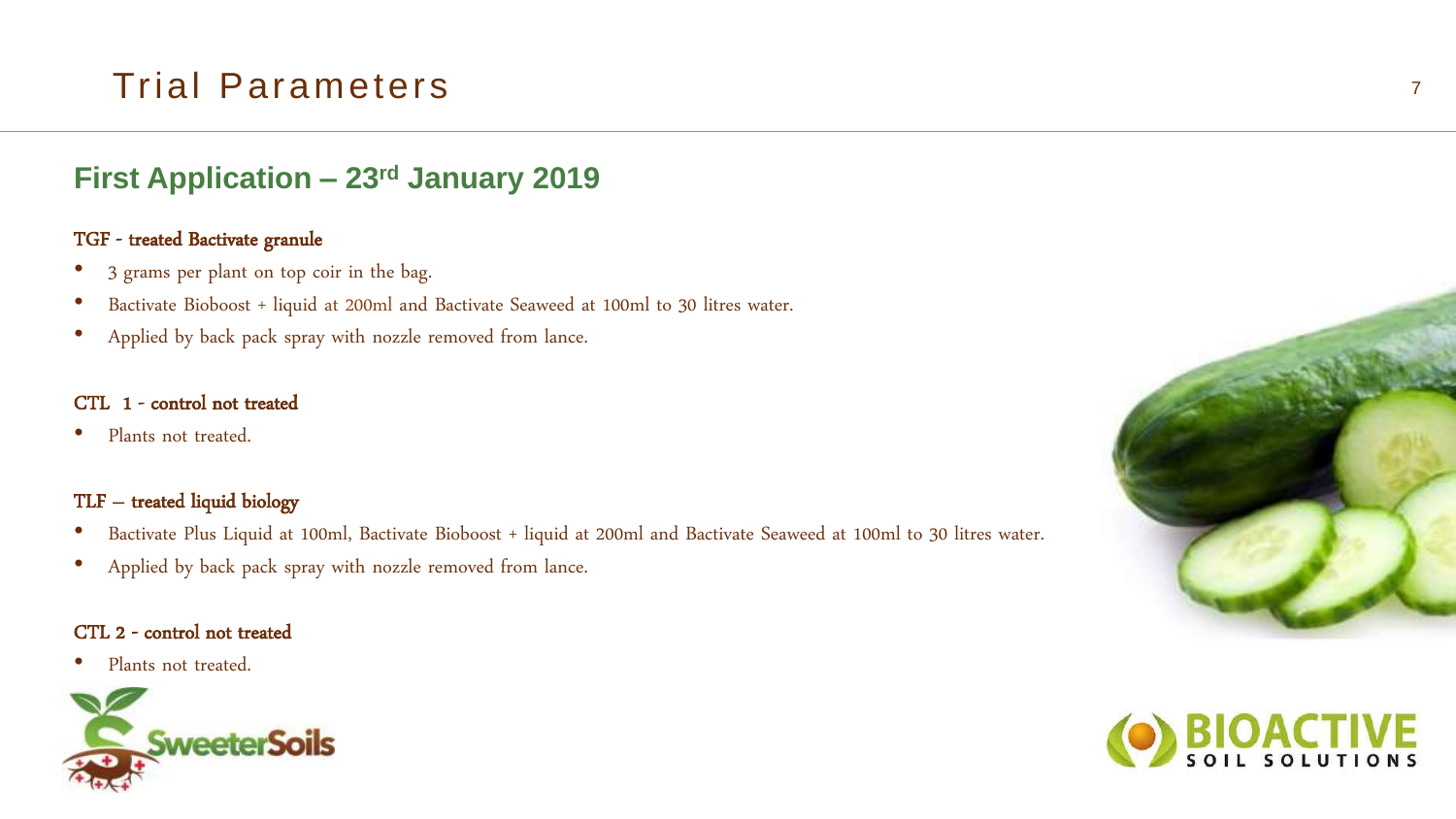### **Second Application – 8 th February 2019**

#### TGF - treated Bactivate granule

- Bactivate at 90ml, Bactivate Bioboost + liquid at 400ml and Bactivate Seaweed at 200ml to 30 litres water
- Applied by back pack spray with nozzle removed from lance.

#### CTL 1 - control not treated

• Plants not treated.

#### TLF – treated liquid biology

- Bactivate at 90ml, Bactivate Bioboost + liquid at 400ml and Bactivate Seaweed at 200ml to 30 litres water
- Applied by back pack spray with nozzle removed from lance.

#### CTL 2 - control not treated

• Bactivate liquid at 105ml to 45 litres water applied through backpack. Used to treat powdery mildew.





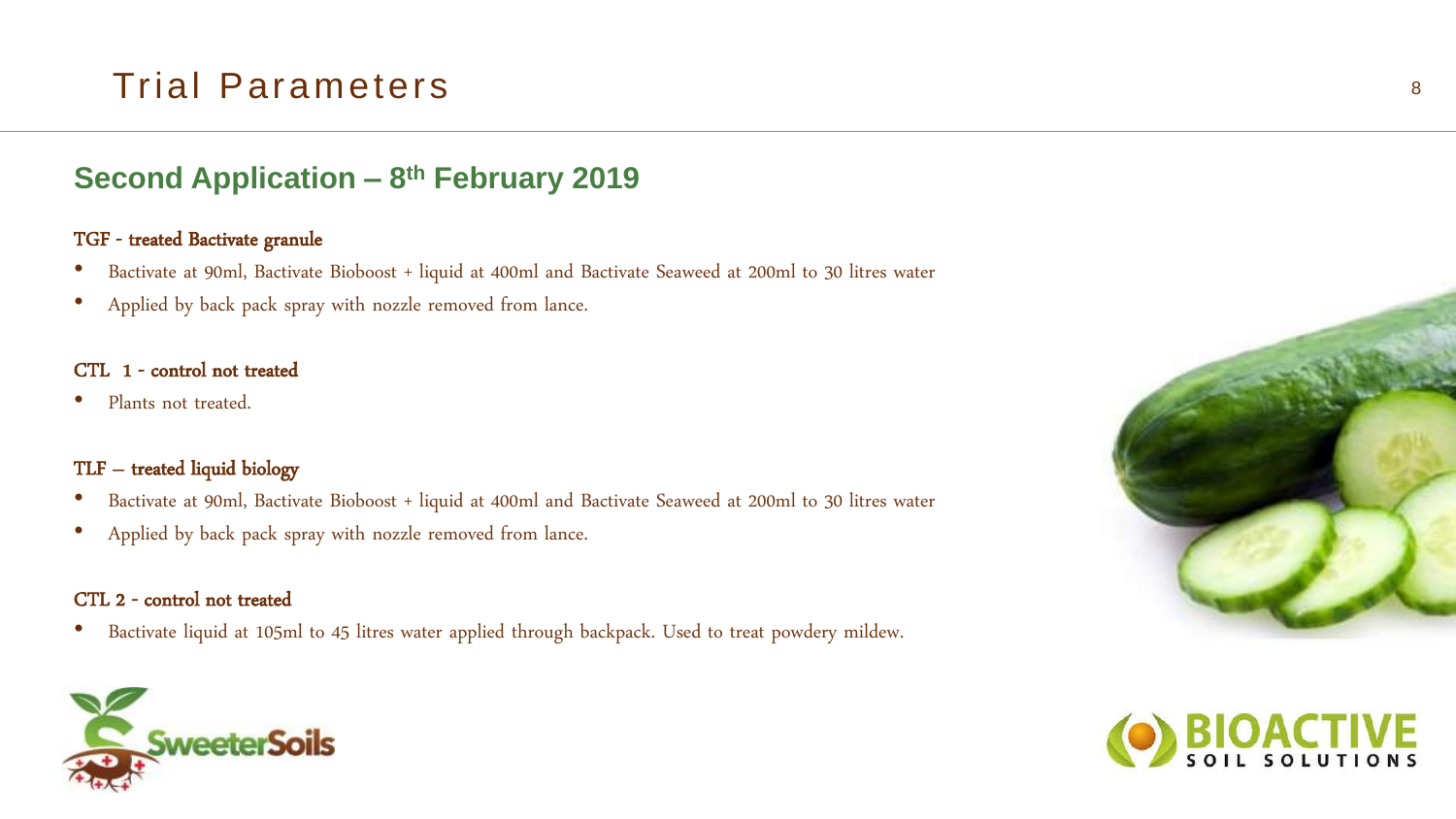### **Third Application – 1 st March 2019**

#### TGF - treated Bactivate granule

- Bactivate Bioboost + liquid at 400ml and Bactivate Seaweed at 200ml to 30 litres water
- Applied by back pack spray with nozzle removed from lance.

#### CTL 1 - control not treated

• Plants not treated.

#### TLF – treated liquid biology

- Bactivate Bioboost + liquid at 400ml and Bactivate Seaweed at 200ml to 30 litres water
- Applied by back pack spray with nozzle removed from lance.

#### CTL 2 - control not treated

• Bactivate liquid at 105ml to 45 litres water applied through backpack. Used to treat powdery mildew.





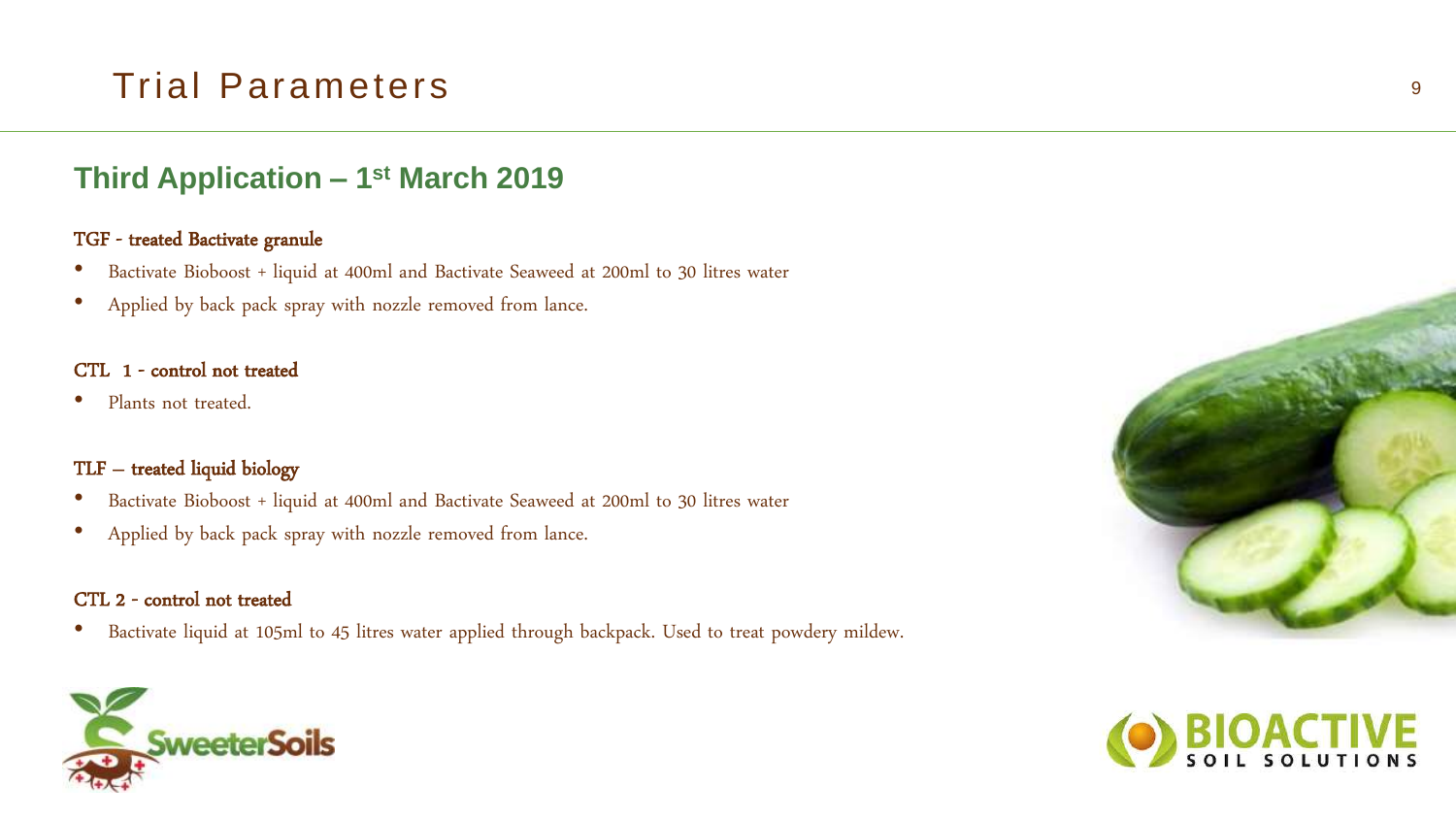### **Trial Visuals**

Cucumber plants suffering suspected F.O.C.

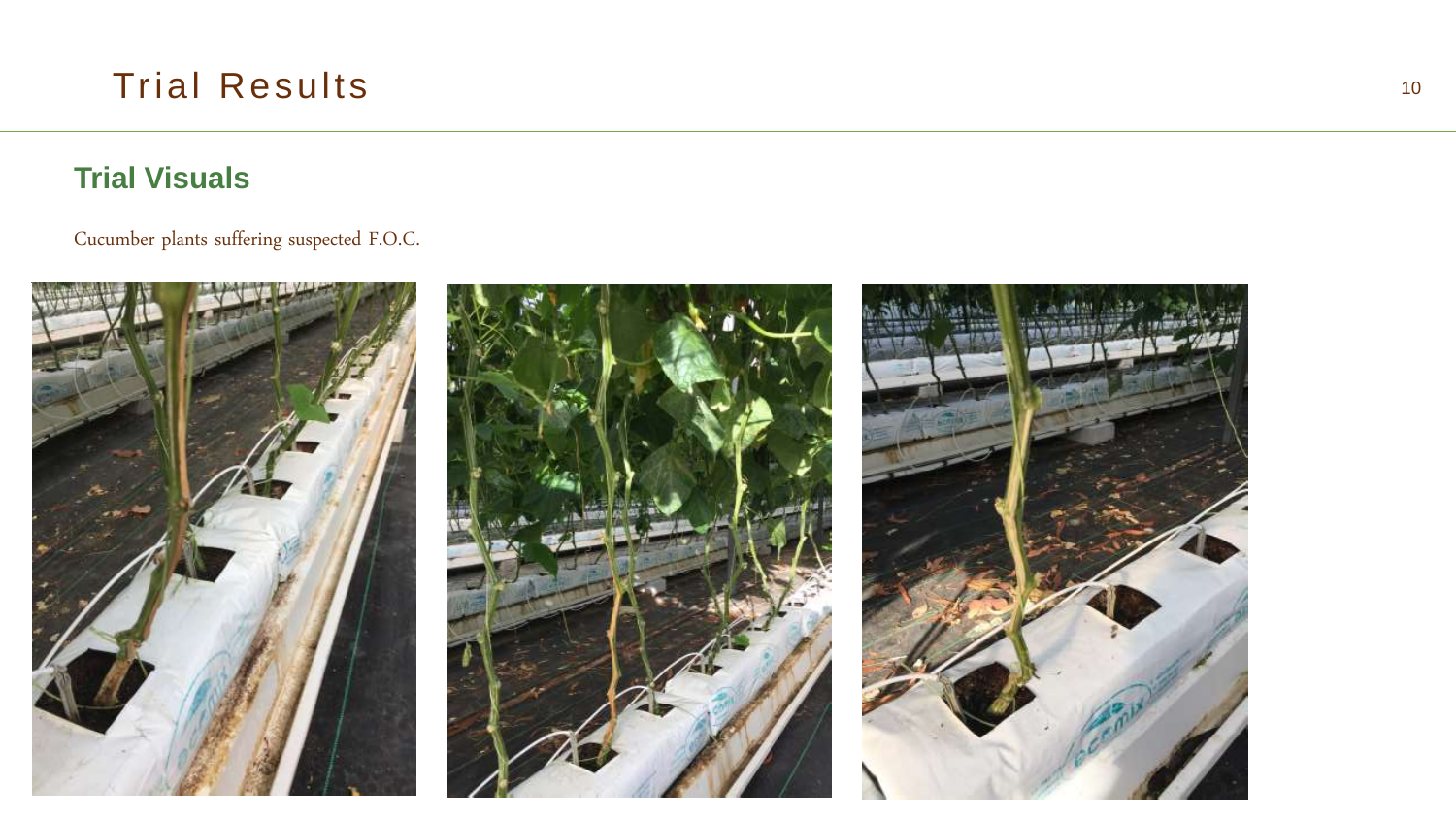### **Plant Death Counts**

- Plant death counts were conducted from  $23^{\text{rd}}$  January through to  $3^{\text{rd}}$  April.
- 11 plant counts were done in total





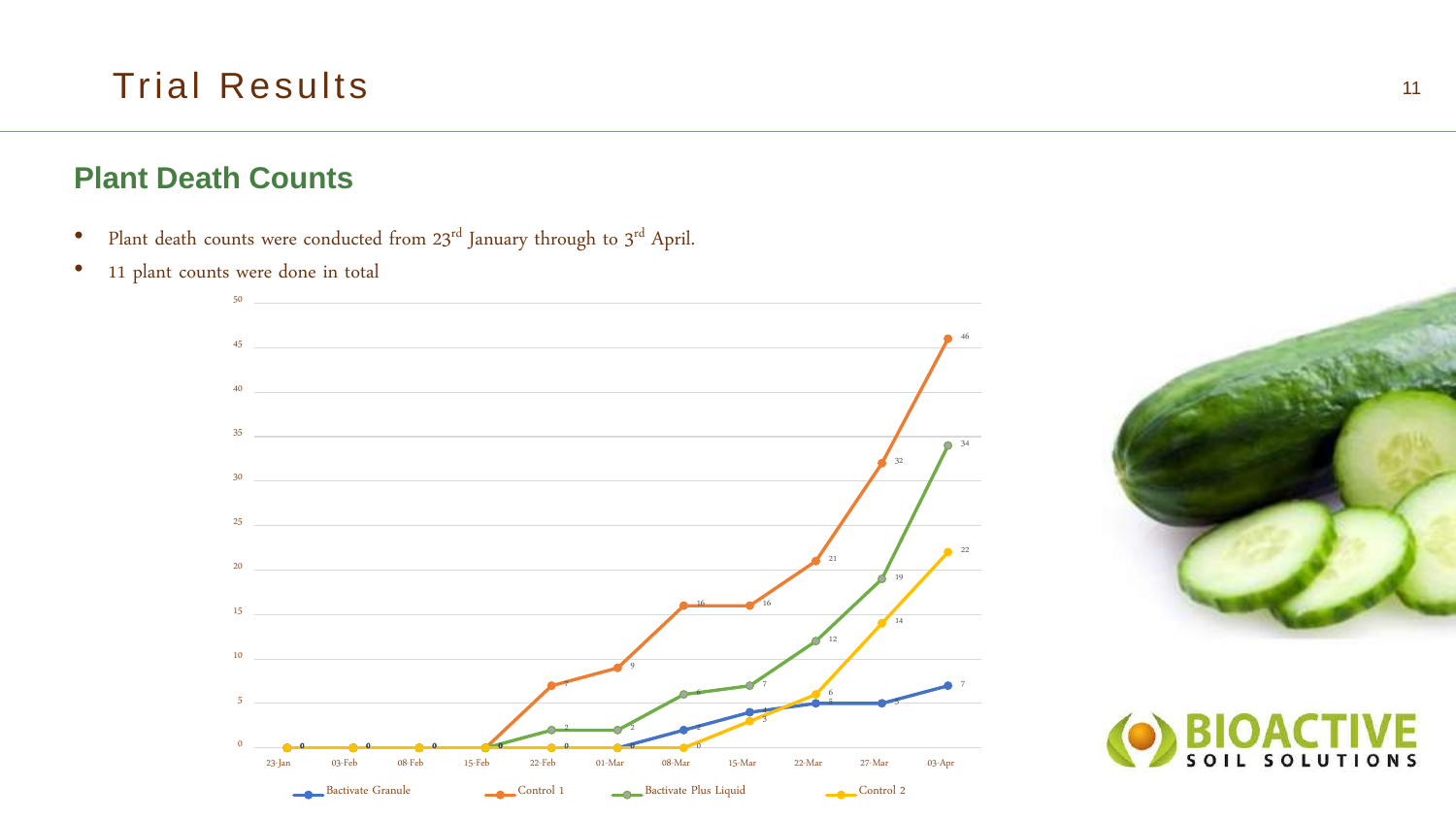### **Plant Death Counts**

- TGF Showed showed the best results with the number of plant losses stabilizing after this trials initial plant losses.
- TLF This area displayed lower plant losses at the beginning of this particular trial but higher losses towards the end of the applications of biological inputs.







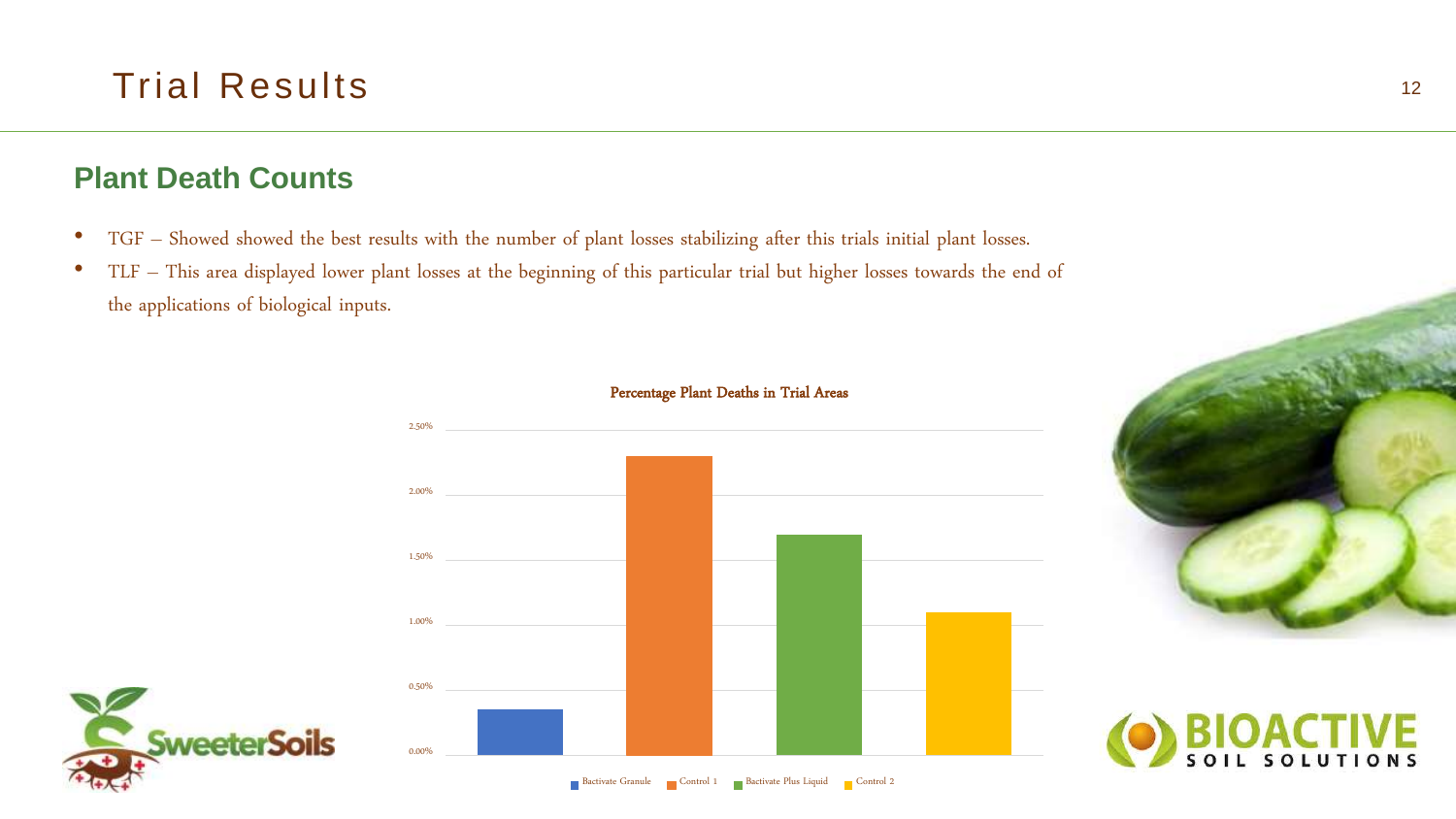#### **Leaf Tissue Test – 27th February 2019**

| <b>Sample ID:</b><br>Crop:<br><b>Client:</b> |                                        | Sample 1<br><b>TGF</b><br><b>Cucumber</b><br>Pham | Sample 2<br><b>TLF</b><br><b>Cucumber</b><br>Pham | Sample 3<br><b>CNT</b><br><b>Cucumber</b><br>Pham |
|----------------------------------------------|----------------------------------------|---------------------------------------------------|---------------------------------------------------|---------------------------------------------------|
| Parameter                                    | <b>Method reference</b>                | H8970/1                                           | H8970/2                                           | H8970/3                                           |
| Nitrogen (%)                                 | LECO Trumac Analyser - Inhouse S4a     | 5.87                                              | 5.79                                              | 5.91                                              |
| Phosphorus (%)                               | Nitric Acid digest - APHA 3125 ICPMS   | 0.72                                              | 0.70                                              | 0.76                                              |
| Potassium (%)                                | Nitric Acid digest - APHA 3125 ICPMS   | 5.65                                              | 5.58                                              | 5.34                                              |
| Sulfur (%)                                   | LECO Trumac Analyser - Inhouse S4a     | 0.95                                              | 0.89                                              | 1.05                                              |
| Carbon (%)                                   | LECO Trumac Analyser - Inhouse S4a     | 39.4                                              | 39.5                                              | 39.7                                              |
| Calcium (%)                                  | Nitric Acid digest - APHA 3125 ICPMS   | 3.29                                              | 3.12                                              | 2.99                                              |
| Magnesium (%)                                | Nitric Acid digest - APHA 3125 ICPMS   | 0.54                                              | 0.54                                              | 0.48                                              |
| Sodium (%)                                   | Nitric Acid digest - APHA 3125 ICPMS   | 0.03                                              | 0.03                                              | 0.03                                              |
| Copper (mg/kg)                               | Nitric Acid digest - APHA 3125 ICPMS   | 12                                                | 11                                                | 12                                                |
| Zinc (mg/kg)                                 | Nitric Acid digest - APHA 3125 ICPMS   | 26                                                | 31                                                | 29                                                |
| Manganese (mg/kg)                            | Nitric Acid digest - APHA 3125 ICPMS   | 208                                               | 214                                               | 191                                               |
| Iron (mg/kg)                                 | Nitric Acid digest - APHA 3125 ICPMS   | 208                                               | 185                                               | 127                                               |
| Boron (mg/kg)                                | Nitric Acid digest - APHA 3125 ICPMS   | 89                                                | 89                                                | 84                                                |
| Molybdenum (mg/kg)                           | Nitric Acid digest - APHA 3125 ICPMS   | 5.6                                               | 5.0                                               | 5.9                                               |
| Cobalt (mg/kg)                               | Nitric Acid digest - APHA 3125 ICPMS   | 50.1                                              | 50.1                                              | 50.1                                              |
| Silicon (mg/kg)                              | **Nitric Acid digest - APHA 3125 ICPMS | 551                                               | 533                                               | 534                                               |
| <b>Nitrogen: Sulfur Ratio</b>                | **Calculations                         | 6.2                                               | 6.5                                               | 5.6                                               |
| Nitrogen : Phosphorus Ratio                  |                                        | 8.2                                               | 8.2                                               | 7.8                                               |
| Nitrogen : Potassium Ratio                   |                                        | 1.0                                               | 1.0                                               | 1.1                                               |
| <b>Carbon: Nitrogen Ratio</b>                |                                        | 6.7                                               | 6.8                                               | 6.7                                               |
| Crude Protein (%)                            | **Calculation: Total Nitrogen x 6.25   | 36.7                                              | 36.2                                              | 36.9                                              |



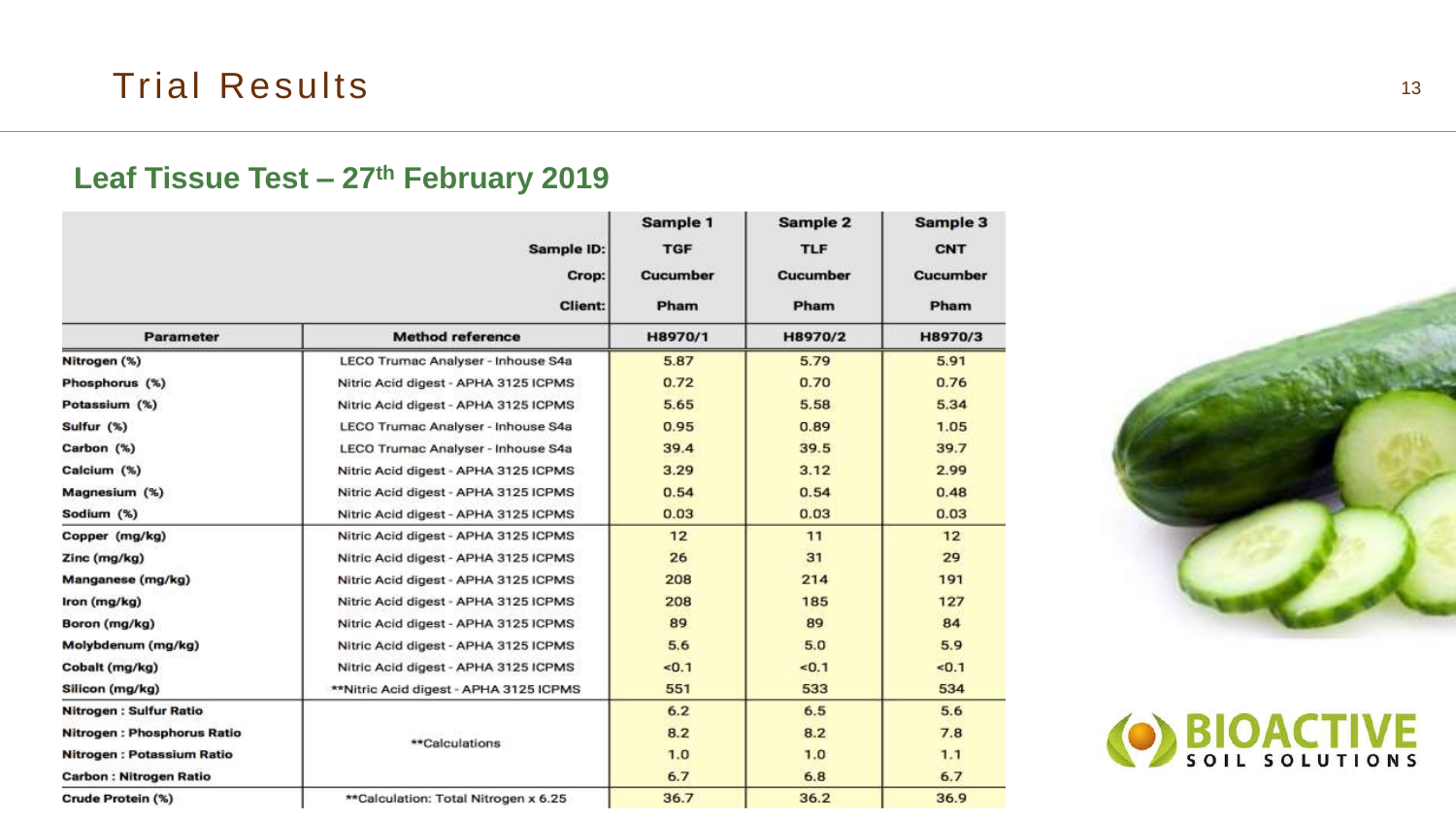#### **Leaf Tissue Test Analysis**

- The leaf test results show the correction of the Biochemical sequence bringing the high N and P back into normal parameters.
- Also the test illustrate increasing Silicon, Boron, Calcium, Magnesium, Manganese, Iron which will aid in fruit quality and colour as well as plant structure and health.



#### TGF TLF Nitrogen -0.60 -2 Phosphorus -5.5 -8.5 Potassium 5 4.49 Sulphur -10.5 -17.9 Carbon -0.7 -0.5 Calcium 10 4.3 Magnesium 12 12 12 Sodium 0 0 Copper 0 0  $\frac{2 \text{inc}}{11.5}$  6.9 Manganese 8.9 12  $Iron$  63.7 45.6 Boron 5.9 5.9 5.9 Molybdenum -5 -18 Cobalt 0 0 Silicon 3.1  $-0.1$ N/S Ratio 10.7 16 N/P Ratio 5 5 Carbon/N Ratio 0 1.4 Crude Protein -0.5 -1.9

% Change on Control



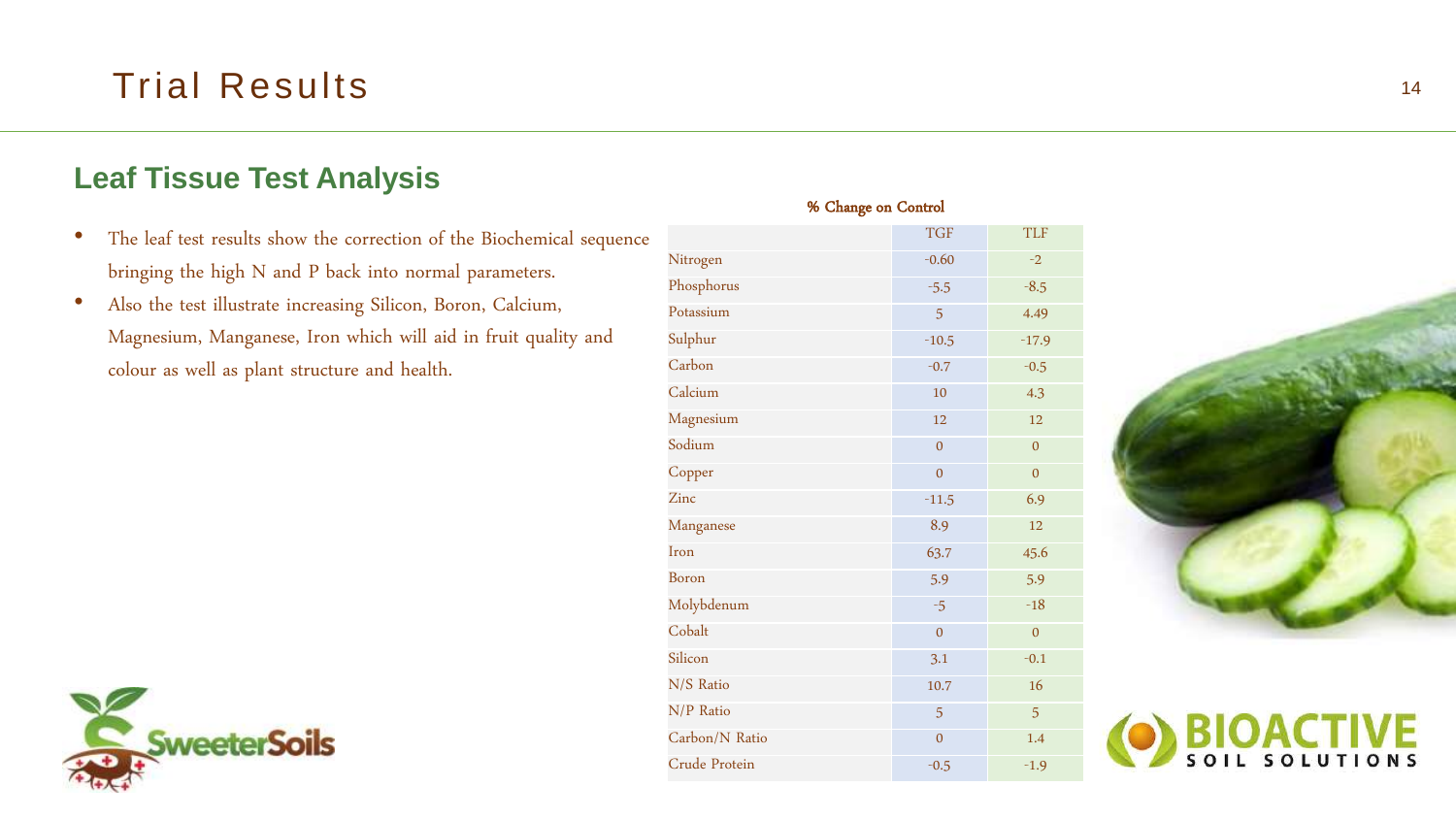### **Financial Analysis – Loss of Yield per 8,000 Plants**

- Figures are based upon pick figures for entire area planted. 8000 plants
- 4,500 bags picked from 8,000 plants with 15 fruit per bag
- Sell per bag for annual average is \$12.50 per bag.
- Cost of Bioactive Soil Solutions program, per 8,000 plants, is \$1,159.95





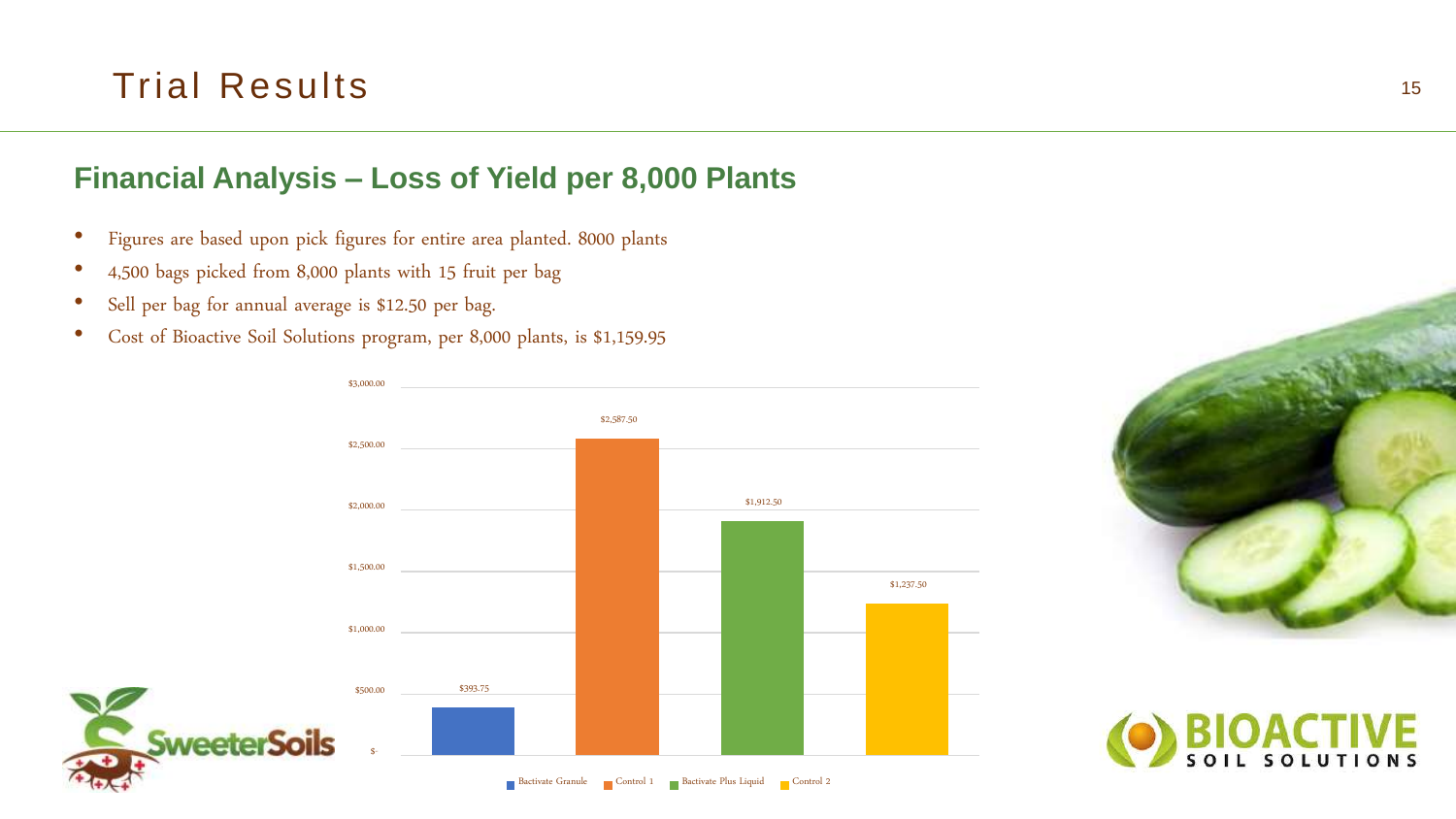### **Financial Analysis – Yield Improvements per 8,000 Plants**

- Figures are based upon pick figures for trial. 8000 plants
- 4,500 bags picked from 8,000 plants with 15 fruit per bag.
- Previous 3 per year average 4,125 bags for 8,000 plants.
- Improvement of \$4687.50 per 8000 plants.





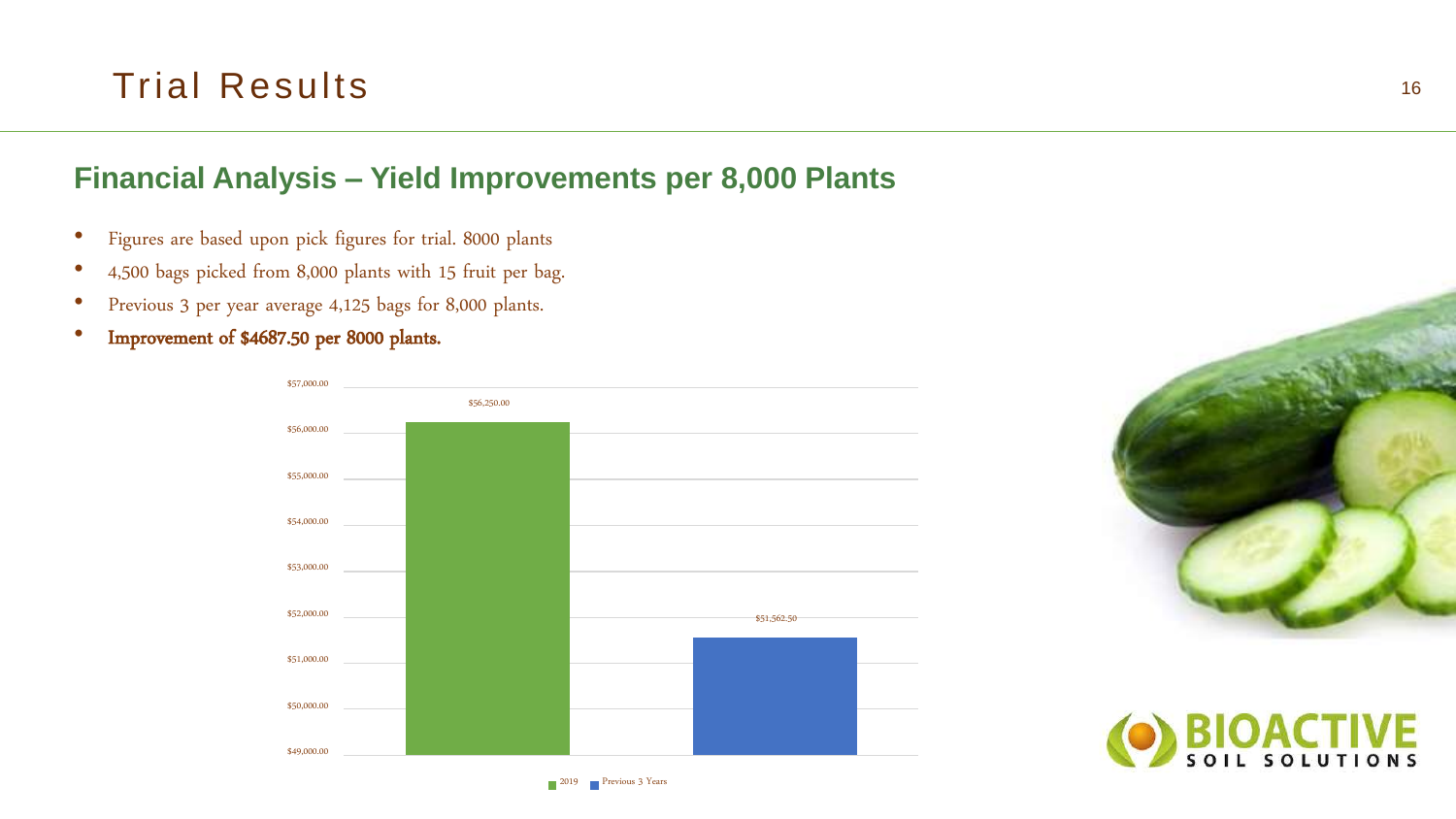

#### **Gross Margin Analysis**

- The trial demonstrates that there is a advantage for both disease suppression assistance and yield improvements.
- With a combined return of \$6881.25 the Bioactive program provides a return of 5.9 times on investment per 8,000 plants.
- For this trial farm it represents an annual return of \$34,327.80





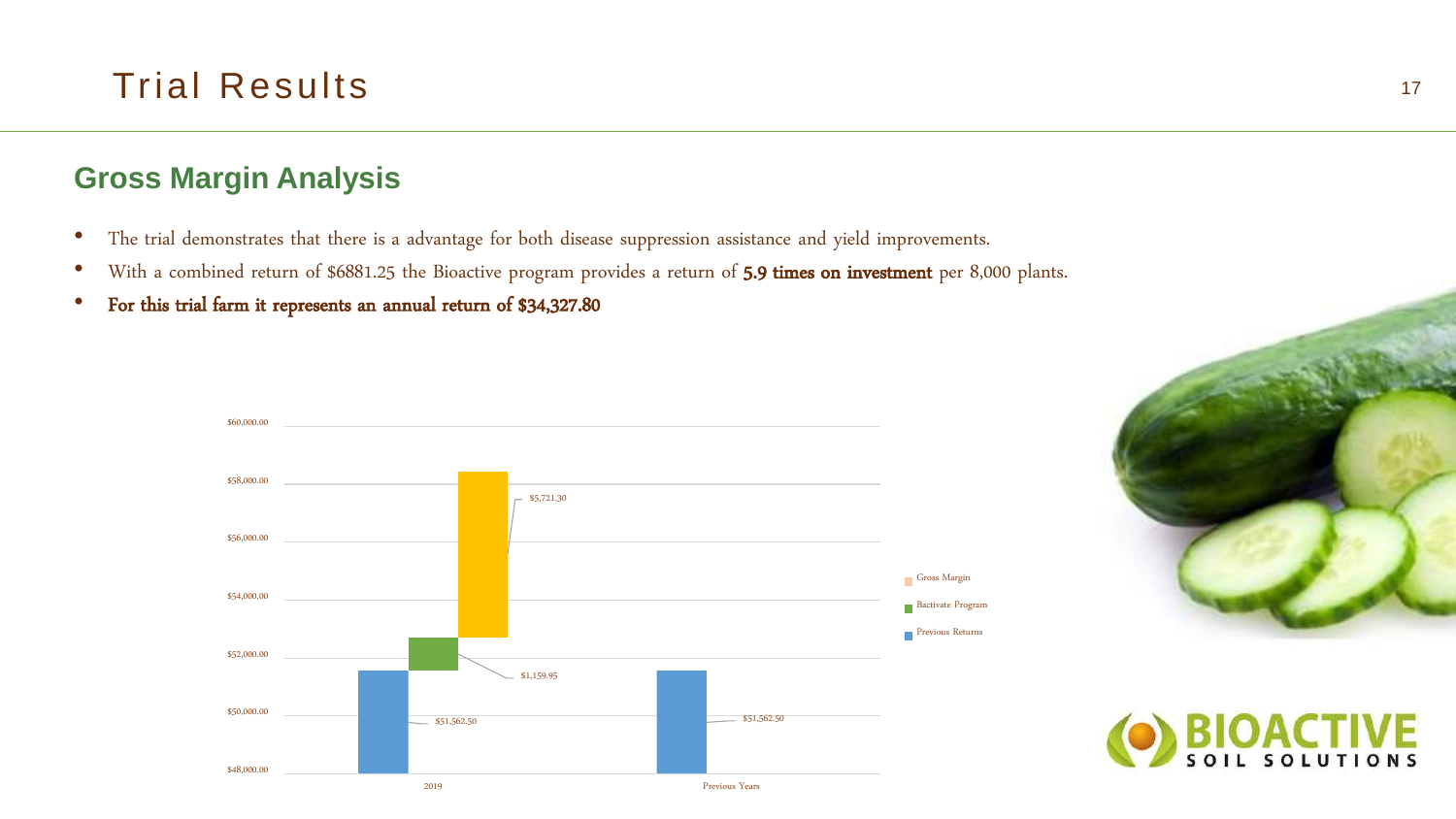### **Other Potential Savings**

There are of other savings that will be investigated for future applications

- Non use of Metham Sodium. This represents a cost of \$830.00 plus labour to prepare are and remove covers for fumigation.
- The savings with coir bags. These are replaced when disease levels exceed 20%, which is normally the third crop. Replacement bags cost \$19,000.00 plus labour and disposal.
- Further disease suppression utilising biology for
	- Dipping tools
	- Hygiene
	- Spraying greenhouse